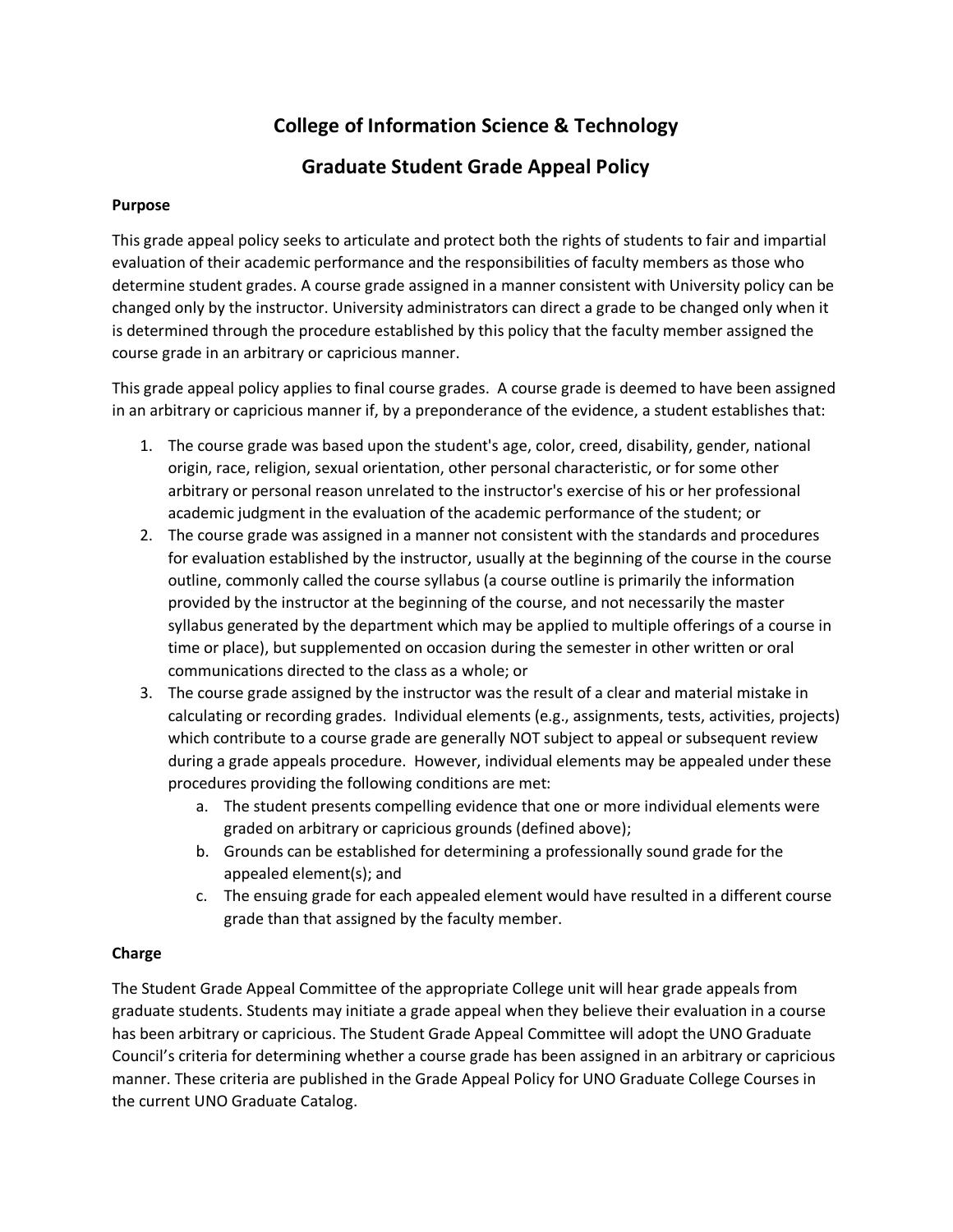#### **Composition**

The Student Grade Appeal Committee ("the Committee") shall consist of the faculty members of the Graduate Program Committee (GPC) of the IS&T unit which offers the course for which the grade is being appealed. For grade appeals in doctoral-level courses, the IS&T Doctoral Program Committee (DPC) shall handle the grade appeals process. Any faculty member who has a conflict of interest in the appeal shall recuse himself or herself. If the GPC chair has a conflict of interest, the most senior faculty member by rank on the GPC shall chair the Committee. If two or more faculty members qualify to chair the Committee, the Department Chair of the IS&T unit which offers the course shall select a Committee Chair. The Committee shall have at least three faculty members. If fewer than three eligible faculty GPC members are available, then the Committee chair may invite as many other members of the IS&T graduate faculty as necessary to reach the minimum number of faculty required. For grade appeals filed at the end of the spring term or during the summer term, the GPC chair may form a grade appeal committee during the summer if at least three eligible graduate faculty members volunteer to serve on this committee; otherwise these appeals shall be acted upon at the start of the fall term.

#### **General Procedures**

The student must first attempt to resolve the matter with the course instructor.

If the resolution with the instructor is unsatisfactory, the student is encouraged to discuss the matter with the student's advisor. Based on this discussion, the student may initiate an appeal by filing a simple, clearly written statement of the reasons for his or her appeal. The statement should address why the student feels the grade was awarded in an arbitrary or capricious manner. This statement shall be filed with the GPC chair. The chair shall then determine whether any GPC members have a conflict of interest and exclude these from the Committee. The chair shall then call for a meeting to consider the appeal.

The initiation of an appeal must be filed within thirty (30) calendar days following receipt of the grade from the Office of the Registrar.

The Committee shall act as expeditiously as possible and in no case delay its decision for more than thirty (30) days from the date of the filing of the appeal except where it can be shown that the student appellant has caused the delays or has, for good cause, given prior permission to extend the inquiry for a period beyond the thirty (30) calendar day limit. Grade appeals filed at the end of the spring term or during the spring term shall be acted upon as expeditiously during the summer term if a grade appeal committee can be formed or otherwise at the start of the fall term.

The Committee shall have the power to order a change of the grade of the appealing student for a course within the jurisdiction of the respective College unit, upon finding that the original evaluation was arbitrarily or capriciously awarded.

The Committee shall inform the faculty member and student involved of its decision. If the decision is to recommend that the grade be changed, the faculty member will have seven (7) working days to file the appropriate form. If this does not occur the Committee chair will file the appropriate form to make the change effective.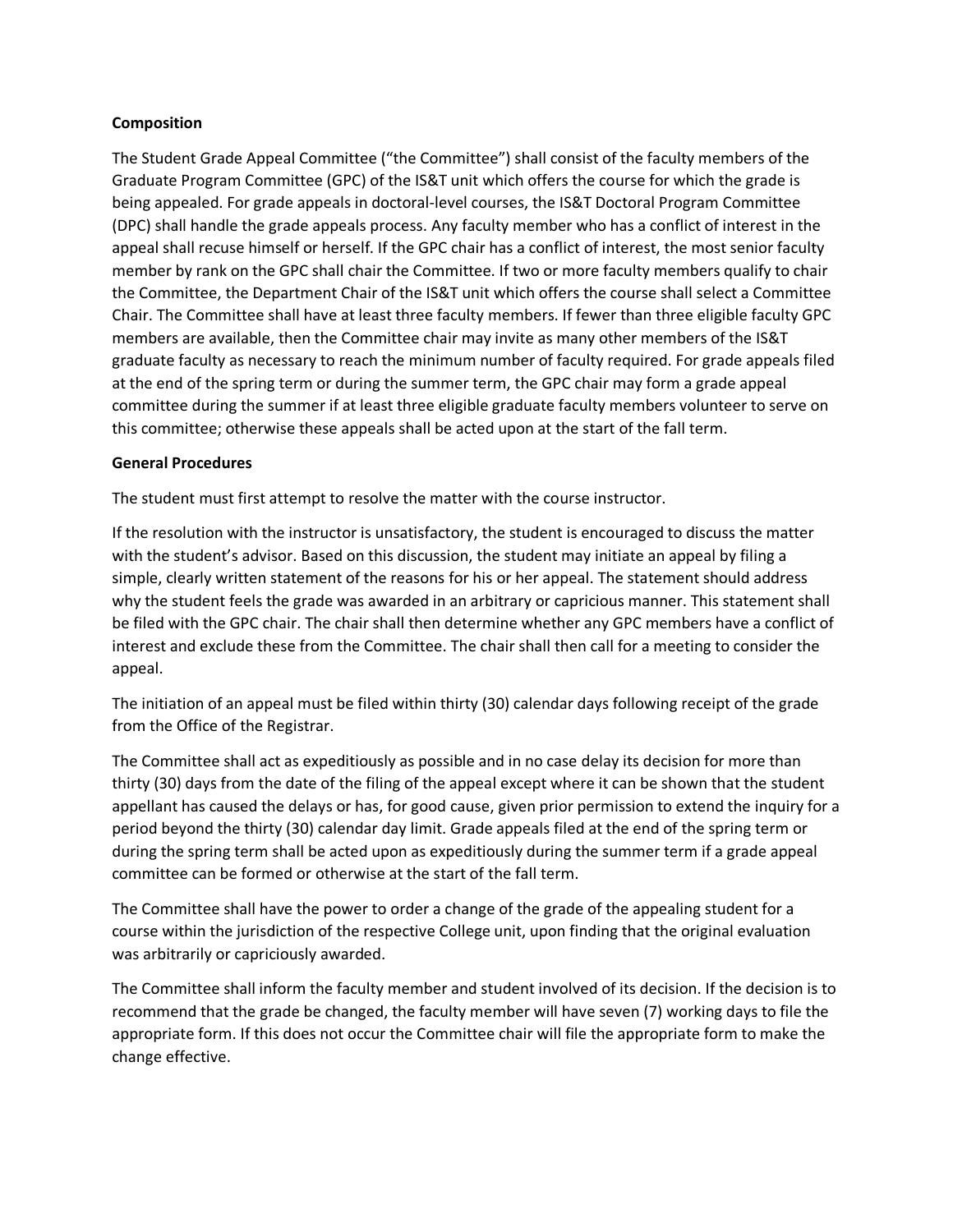Any principal may file an appeal of the Committee decision in writing to the Graduate College per Graduate College guidelines.

### **Procedures during the hearing**

Except as forbidden by University and other policies and laws on confidentiality, all written material pertinent to a case must be submitted to the Grade Appeals Committee Chair at least three (3) working days prior to any meeting in which the case will be considered.

After that time, additional written material will not be accepted. The Committee, as part of the preappeal process, will evaluate the relevancy of submitted material prior to the appeal hearing.

The chair shall make the relevant material available to committee members and principals to the dispute at least two (2) working days prior to any meeting in which the case will be considered.

The Committee will so conduct itself that:

- 1. Its members and the principals to the dispute are fully cognizant of its procedures before their deliberations begin;
- 2. The rules and precedents of academic due process are fulfilled at all times, especially those concerning confidentiality.

The hearing is a closed meeting. If any person is invited to appear before the Committee and speak, then all principals to the dispute will be invited to attend, although they need not do so.

Principals appearing before the Committee will be entitled to hear whatever any person invited before the Committee has to say, and the right of rebuttal will be extended to all speakers. All people speaking before the Committee will confine themselves to answering the Committee's questions or to rebuttal; they will not be allowed to speak otherwise, and should be informed of this provision beforehand.

The following information **must** be presented:

- The formal syllabus for the course from which the student is appealing the evaluation and the course syllabus or course outline given to the student.
- If available, the materials that were used to ascertain the grade of the student, tests, papers and any other graded materials.

The following information **may** be presented:

- The oral testimony or written statements of student members of the instructor's classes past and present.
- Standardized student evaluation forms from past or present classes.
- The oral testimony or written statements of faculty and administrative employees.
- The testimony or written statements of any other person the chairperson shall give leave to inject information.
- The anonymized grades of all class members. Such grades shall include each individual item considered in awarding a grade and the final totals awarded to all students in the class. In no circumstances shall the identity of any other class member be disclosed.

The following information **may not** be presented: